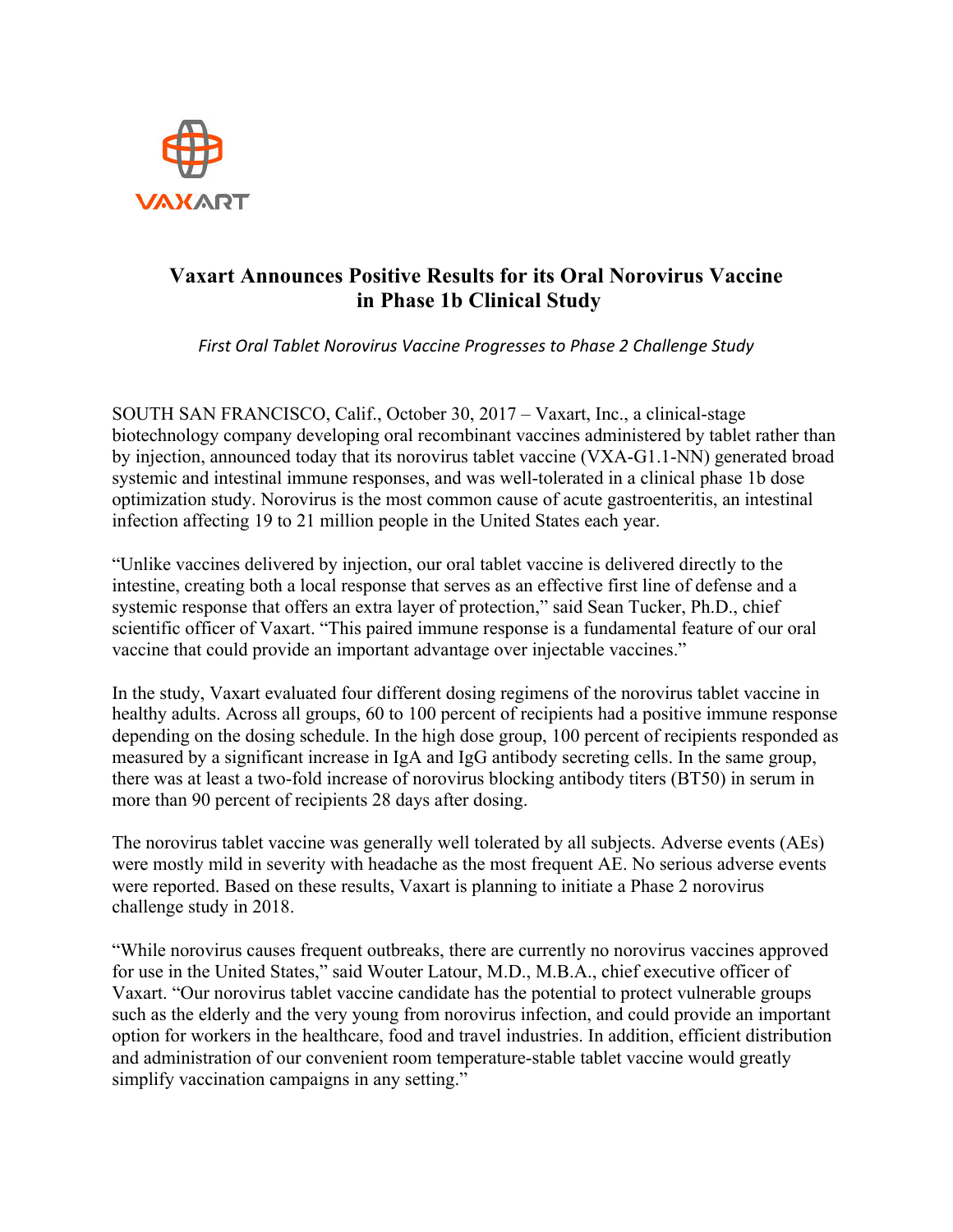#### **About the Study Design**

The open label Phase 1b dose-ranging study assessed the safety and immunogenicity of VXA-G1.1-NN tablet vaccine in 60 healthy adult volunteers. Cohort 1 received two low doses delivered orally on days 1 and 8; cohort 2 received three low doses delivered on days 1, 3 and 5; cohort 3 received two low doses delivered on days 1 and 29, and cohort 4 received two high doses delivered on days 1 and 29. The primary endpoints were safety and immunogenicity as measured by blocking titer 50 (BT50), IgA and IgG antibody secreting cells, and IgA/IgG ELISA titers measured on days 28, 36 and 56.

### **About Norovirus**

Norovirus is recognized as the leading cause of acute gastroenteritis in the United States. It is a common intestinal infection that typically lasts three to five days and is marked by diarrhea, vomiting, abdominal cramps, nausea and sometimes fever. Symptoms can be more severe in older adults and young children and may lead to serious complications including death. Norovirus causes frequent and widespread outbreaks in the military, food industry, travel industry, child care facilities, elderly homes and healthcare facilities.

The U.S. Centers for Disease Control and Prevention (CDC) estimates that norovirus causes approximately 19 to 21 million illnesses in the United States each year, resulting in 56,000 to 71,000 hospitalizations and 570 to 800 deaths. In a recent Johns Hopkins University study, researchers estimated healthcare costs of norovirus at \$4.2 billion and lost productivity costs at \$56.2 billion globally.

Currently there are no norovirus vaccines approved by the U.S. Food and Drug Administration.

For further information on norovirus, its burden on human health and vaccine development, visit http://www.cdc.gov/norovirus/ and the Public Library of Science at http://collections.plos.org/norovirus.

## **Cautionary Note Regarding Forward Looking Statements**

This press release contains forward-looking statements about Vaxart Inc. and its business, strategy and plans, including but not limited to statements regarding its clinical drug development activities and timelines. All statements other than statements of historical facts included in this press release are forward looking statements. The words "may," "can," "plans," "estimates," "intends," "will," and any similar expressions or other words of similar meaning are intended to identify those assertions as forward-looking statements. These forward-looking statements involve substantial risks and uncertainties that could cause actual results to differ materially from those anticipated. You are cautioned not to place undue reliance on these forward-looking statements, which speak only as of the date of this press release. Except to the extent required by applicable law or regulation, Vaxart undertakes no obligation to update the forward-looking statements included in this press release to reflect subsequent events or circumstances.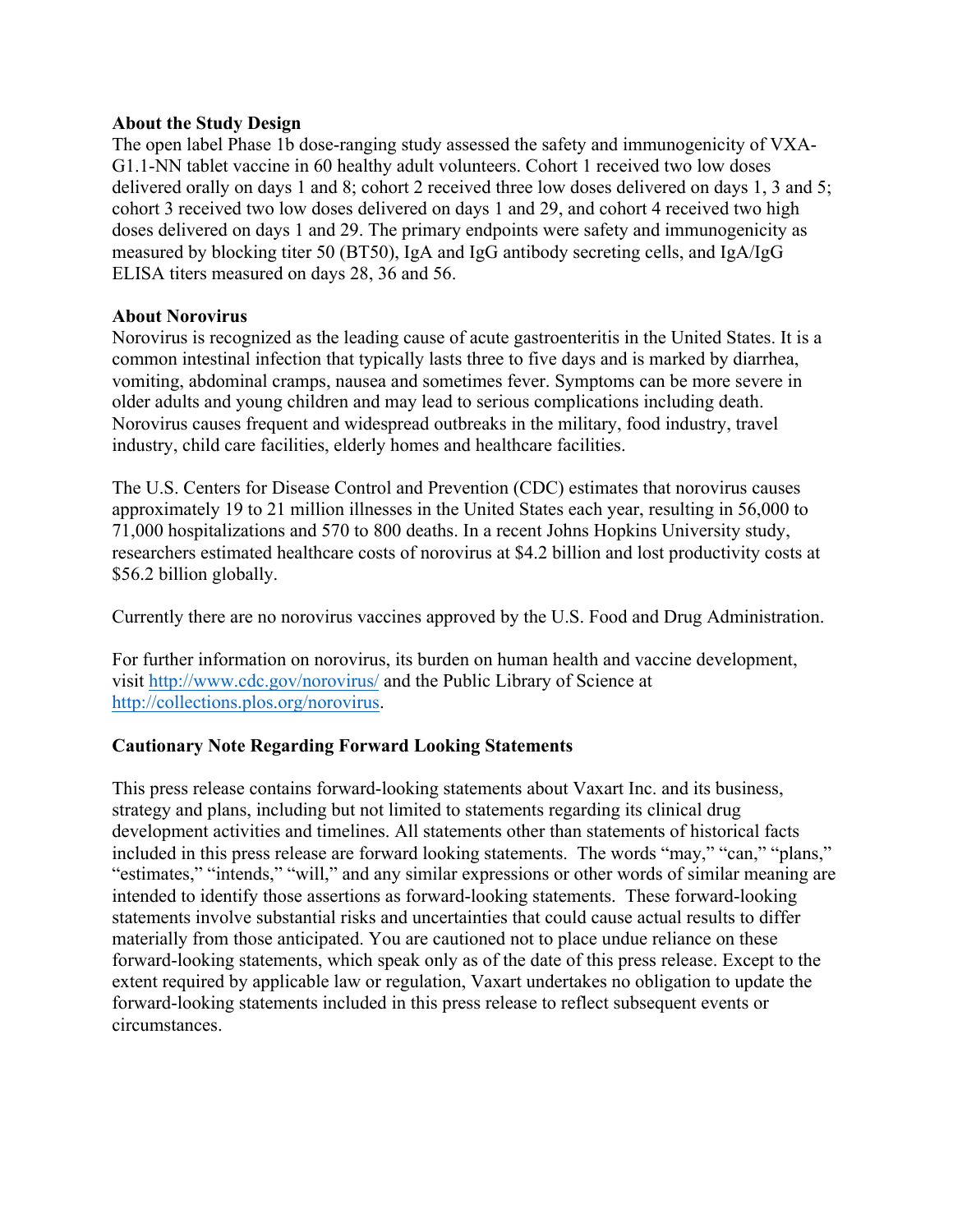## **About Vaxart**

Vaxart is a clinical-stage company developing a range of oral recombinant vaccines based on its proprietary delivery platform. Vaxart vaccines are administered using convenient room temperature-stable tablets that can be stored and shipped without refrigeration and eliminate risk of needle-stick injury. Its development programs are oral tablet vaccines designed to protect against norovirus, seasonal influenza and respiratory syncytial virus (RSV), as well as a therapeutic vaccine for human papillomavirus (HPV), Vaxart's first immuno-oncology indication. For more information, please visit www.vaxart.com.

# **Additional Information and Where to Find It**

In connection with a proposed strategic merger of Aviragen and Vaxart, Aviragen intends to file relevant materials with the Securities and Exchange Commission (SEC), including a registration statement on Form S-4. Investors may obtain the proxy statement/prospectus, as well as other filings containing information about Aviragen, free of charge, from the SEC's Web site (www.sec.gov). In addition, investors and security holders may obtain free copies of the documents filed with the SEC by Aviragen by directing a written request to: Aviragen Therapeutics, Inc. 2500 Northwinds Parkway, Suite 100, Alpharetta, GA 30009, Attention: Investor Relations. Investors and security holders are urged to read the proxy statement, prospectus and the other relevant materials when they become available before making any voting or investment decision with respect to the merger.

This communication shall not constitute an offer to sell or the solicitation of an offer to sell or the solicitation of an offer to buy any securities, nor shall there be any sale of securities in any jurisdiction in which such offer, solicitation or sale would be unlawful prior to registration or qualification under the securities laws of any such jurisdiction. No offering of securities shall be made except by means of a prospectus meeting the requirements of Section 10 of the Securities Act of 1933, as amended.

## **Participants in the Solicitation**

Aviragen and its directors and executive officers and Vaxart and its directors and executive officers may be deemed to be participants in the solicitation of proxies from the stockholders of Aviragen in connection with the proposed transaction. Information regarding the special interests of these directors and executive officers in the merger will be included in the proxy statement/prospectus referred to above. Additional information regarding the directors and executive officers of Aviragen is also included in Aviragen Annual Report on Form 10-K for the year ended December 31, 2016. This document is available free of charge at the SEC web site (www.sec.gov) and from Investor Relations at Aviragen at the address set forth above.

**CONTACT:** Katie Hogan 415-658-9745 khogan@wcgworld.com